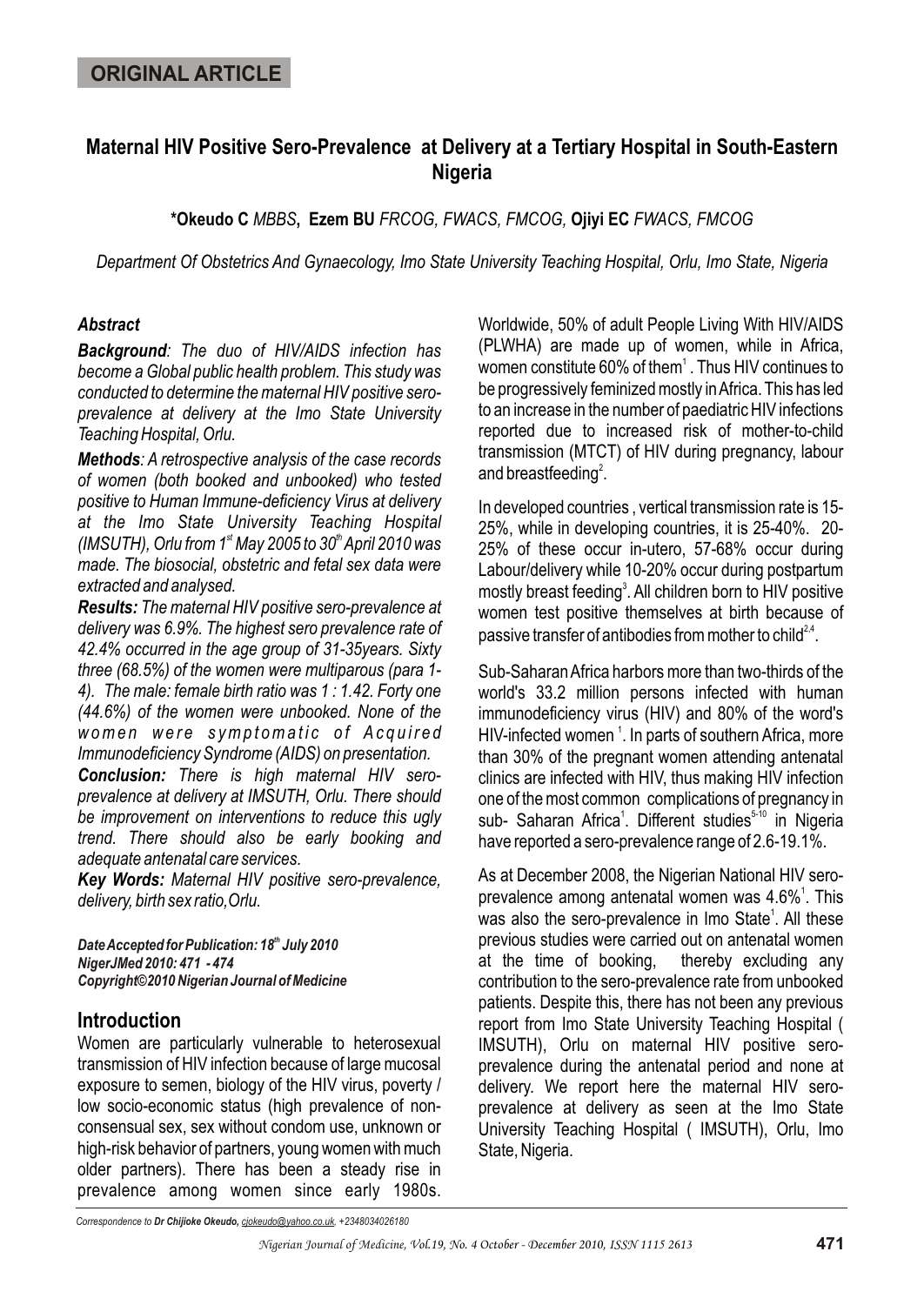# **Methodology**

A retrospective analysis of the delivery records of women who delivered at the Imo state university teaching hospital, Orlu from  $1<sup>st</sup>$  May 2005 to 30<sup>th</sup> April 2010 was made. Imo State University Teaching Hospital is located in Orlu in Orlu Local Government Area of Orlu senatorial zone of Imo State. The inhabitants are both farmers, traders and civil servants. The teaching hospital is a major referral center serving the whole of Imo State and its environs. The biosocial and obstetrics data of these patients were obtained. These included maternal age , parity, booking status and foetal sex.

The maternal HIV status was assessed using the Determine HIV- 1/ 2 Rapid Test (Abbott Laboratories, Abbott Park, IL) and positive results were confirmed by the Uni-Gold Rapid Test (Trinity Biotech Co, Wicklow, Ireland) in serial algorithm. Any discordant result between the two was ratified by the use of a third kit StatPack as a tie-breaker. Determine is highly sensitive but less specific, while StatPack and UniGold are both highly specific but less sensitive. These tests were done with either maternal whole blood, serum or plasma.

## **Results**

A total of 1,334 women delivered in the hospital within the study period and were screened for the presence of HIV-1 & 2 antibody in their serum. Out of this, 92 (6.9%) tested and were confirmed sero-positive. Fifty one (54.4%) of these patients booked for and had Antenatal care in IMSUTH. They also received Highly Active Antiretroviral Therapy (HAART) during the antenatal period. Forty one (44.6%) of them were unbooked and did not receive any HAART.

As shown in Table I below, age group 31-35years contributed the highest percentage (42.4%) of the seropositive patients. This was followed by age range of 26- 30years which were 26 (28.3%).

Table II shows that multiparous (para 1-4)women contributed the highest percentage (68.5%) of the seropositive patients. This was followed by nulliparous women who contributed 20 (21.7%).

Table III shows that 54 (58.7%) of the babies delivered by the seropositive mothers were female while 38 (41.3%) were male giving a Male : Female ratio of 1 : 1.42. None of the women were symptomatic of Acquired Immunodeficiency Syndrome (AIDS) on presentation.

#### **Table I: Frequency distribution of age group of the women**

| Age Group(years) Frequency |    | Percentage |
|----------------------------|----|------------|
| $$                         | 5  | 5.4        |
| $21 - 25$                  |    | 7.6        |
| 26-30                      | 26 | 28.3       |
| $31 - 35$                  | 39 | 42.4       |
| 36-40                      | 13 | 14.1       |
| >40                        | 2  | 2.2        |
| Total                      | 92 | 100        |

#### **Table II: Parity range distribution of the women**

| Parity             | Frequency | Percentage |
|--------------------|-----------|------------|
| <b>Nulliparous</b> | 20        | 21.7       |
| Multiparous        | 63        | 68.5       |
| Grandmultiparous   | 9         | 9.8        |
| Total              | 92        | 100.0      |

**Table III: Frequency distribution of the sex of the babies.**

| Sex of the babies | Frequency | Percentage |
|-------------------|-----------|------------|
| Male              | 38        | 41.3       |
| Female            | 54        | 58.7       |
| Total             | 92        | 100        |

## **Discussion**

The intrapartum maternal HIV sero-prevalence rate of 6.9% in this study is higher than both the National seroprevalence rate at antenatal period for Nigeria and the Imo State sero-prevalence rate of 4.6% reported in the 2008 National sentinel surveillance<sup>1</sup>. It is also higher than the records of 2.7%, 5.2%, 5.3%, 6.0% and 6.8% from calabar<sup>5</sup>, Yola<sup>6</sup>, Abakaliki<sup>7</sup>, Kaduna<sup>8</sup> and Nnewi<sup>9</sup> respectively. However it is lower than the 8.3% and 19.1% reported from Abuja<sup>10</sup> and Makurdi<sup>11</sup> respectively. These differences in the sero-prevalence rates could be explained by different study and labouratory methods and different patient case-mix<sup>12</sup>. For instance this study included both booked and unbooked patients unlike the other studies $57,8,10$  which were carried out on antenatal women at booking thereby excluding the unbooked patients.

Thus the inclusion of unbooked women at delivery could explain the higher prevalence rate in this study compared to the national sentinel study of 2008. On the other hand, this could also be signifying a rising trend of HIV infection in the state. Thus routine voluntary testing is advisable both during antenatal period and during delivery especially for the unbooked patients. This will go a long way in reducing mother-to- child transmission of the infection, thereby reducing paediatric HIV infection. It will also help in counseling the woman on different forms of infant feeding that may be practiced by her.

These high figures in Nigeria is comparable to other African countries like Uganda, South Africa and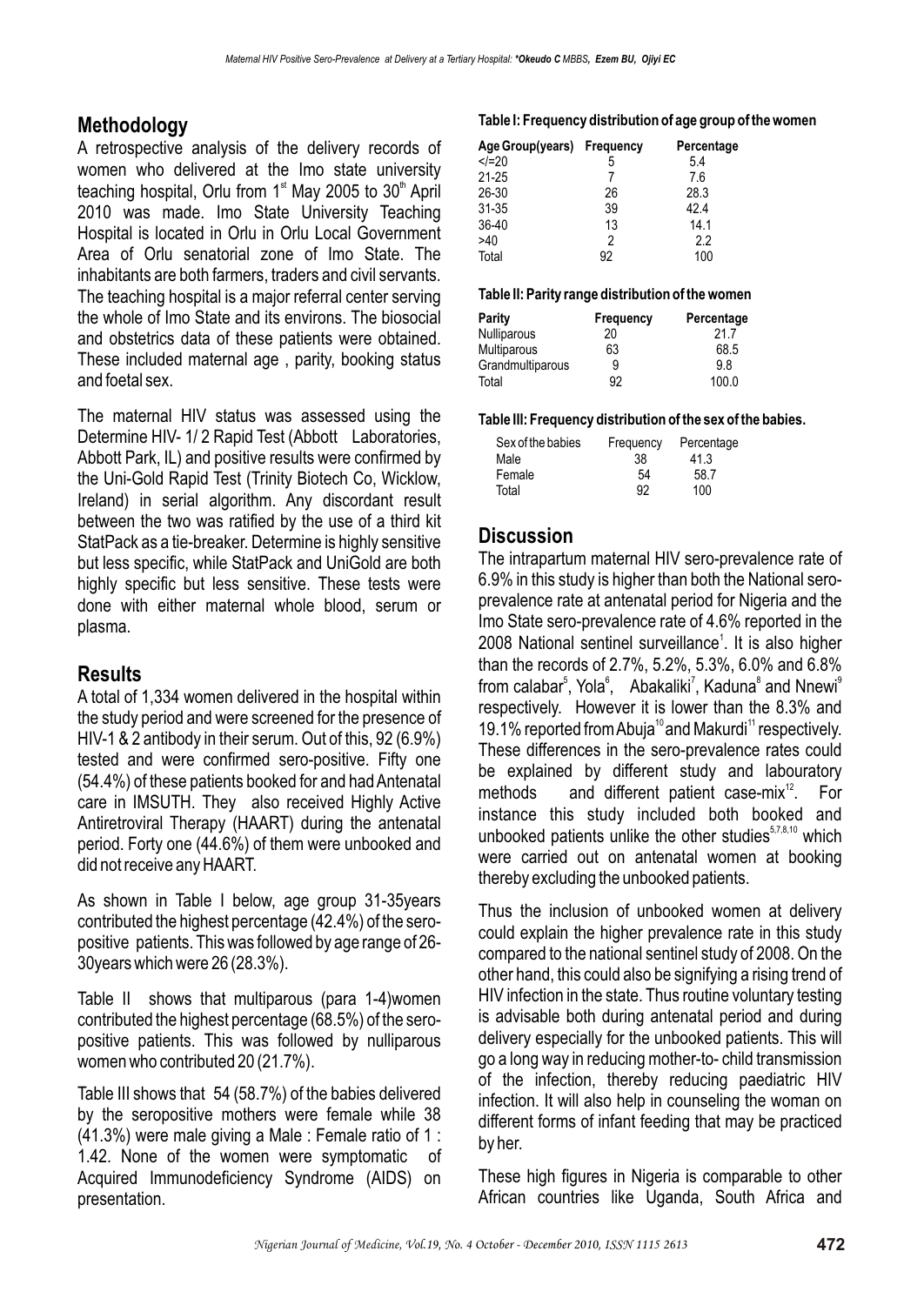Botswana during 2003-04 which ranges from 6 to 39% and in Tanzania estimated to be  $7\%$ <sup>13</sup>.

The age of the women was between 17-41years with a mean of 30.47 years Contrary to other studies<sup> $7,10$ </sup>, where the seropositivity rate was highest in the age group of 26-30 years, the age range of 31-35 years has the highest seropositivity rate of 42.4%. This could be explained by the increasing trend towards delaying child-bearing in pursuance of academic qualification and carrier satisfaction in our women. Thus, our result is still in consonance with the documentation that African women of child-bearing age are particularly vulnerable to HIV infection. This high rate has also led to an increase in the number of paediatric HIV infections reported due to mother to child transmission of HIV infection.

This study also showed that the male: female sex ratio of the babies tilted to more females than male. Proximate explanations to this sex ratio bias include Ybearing sperm being faster but less resilient to unfavourable conditions in the mother's reproductive tract than X-bearing, who are slower but survive longer  $14,15$ ; spontaneous abortion may be biased towards males <sup>15</sup> and might in general be more common than abortions of female fetuses <sup>16,17</sup>; maternal psychological stress could lead to foetal asphyxia, foetal death, or complications during parturition  $18,19$ . However, the ultimate explanations in sex ratio changes include the Trivers-Willard hypothesis  $17$ , which suggests that if a female is in poor condition, or of low social status, it is beneficial to her to invest into the offspring sex that is less reproductively variable. The reproductive success of male offspring, in the society where access to

## **Reference**

- 1. Sagay AS. Update on HIV/AIDS in pregnancy. Update course by West African College of Surgeons, Faculty of obstetrics and gynaecology. 2010.
- 2. Castetbon K, Leroy V, Spira R, Dabis F. Preventing the transmission of HIV-1 from mother to child in Africa in the year 2001. Sante 2000; 10:103- 13.
- 3. Umeora OUJ. HIV in pregnancy. Parts 1&11 revision course of faculty of Obstetrics & Gynaecology National Postgraduate Medical College of Nigeria 2008.
- 4. Thorne C, Newell ML. Epidemiology of HIV infection in the newborn. Early Human Development, 2000; 58: 1-6.
- 5. Etuk SJ, Ekure EN. Factors affecting HIV Sero-prevalence among pregnant women in Calabar, Nigeria. Trop J Obstet Gynaecol, 2001;18 (suppl 1): 7.

breeding partners is limited through dominance hierarchies and male-male competition, tends to be more variable and resource sensitive. Some males are thus highly successful breeders while others are not. Although females can benefit by investing into the offspring with higher reproductive variance, they will not be able to do so if they lack the resources. Therefore, vertebrate females subjected to physiological and psychological stress like HIV infection, or in worse body condition gain a selective advantage by producing female offspring, since male offspring are thought to be more costly to produce and raise and are less likely to attain a high social status and lifetime reproductive success if born to a stressed, subordinate, female $17,20,21$ . Hence , physiologically stressed females (as in HIV infection), would be better off producing female offspring under conditions of stress, as daughters are more likely to survive than sons $22$ , and the reproductive success of daughters is usually not dependent on social status, thus the finding in this study.

In conclusion, the maternal HIV positive seroprevalence at delivery in our centre is higher than the national sero-prevalence of HIV. Efforts should be made towards primary prevention of HIV infection in women of reproductive age. These will include Improvement of women's status in the society, provision of information about HIV/AIDS and its prevention, promotion of safer sex (barrier methods) and adequate treatment of sexually transmissible infections (STIs). Other behavioural interventions include reduction in frequency of unprotected sex during pregnancy, reduction in the number of sexual partners during pregnancy and lifestyle changes; avoidance of drug use and smoking in pregnancy.

- 6. Olokoba AB, Salawu FK, Danburam A, et l. Screening for Human Immunodefiency Virus Infection Amongst Pregnant Women: APractice that Must Continue. Europ J Sci Res. 2009; 28 (2.): 266-270. Yola
- 7. Ojukwu JU, Ibekwe PC. Maternal HIV Sero-positivity and Perinatal/Neonatal Outcome at Ebonyi State University Hospital, Abakaliki, Nigeria. Trop J Obstet Gynaecol, 2005; 22( 1 ) : 33-36.
- 8. Omekara SD. HIV disease among antenatal patients in Nigerian Army Reference Hospital, Kaduna A five year review reference study. (Abstract). Trop J Obstet Gynaecol, 2001; 18 (suppl 1): 2.